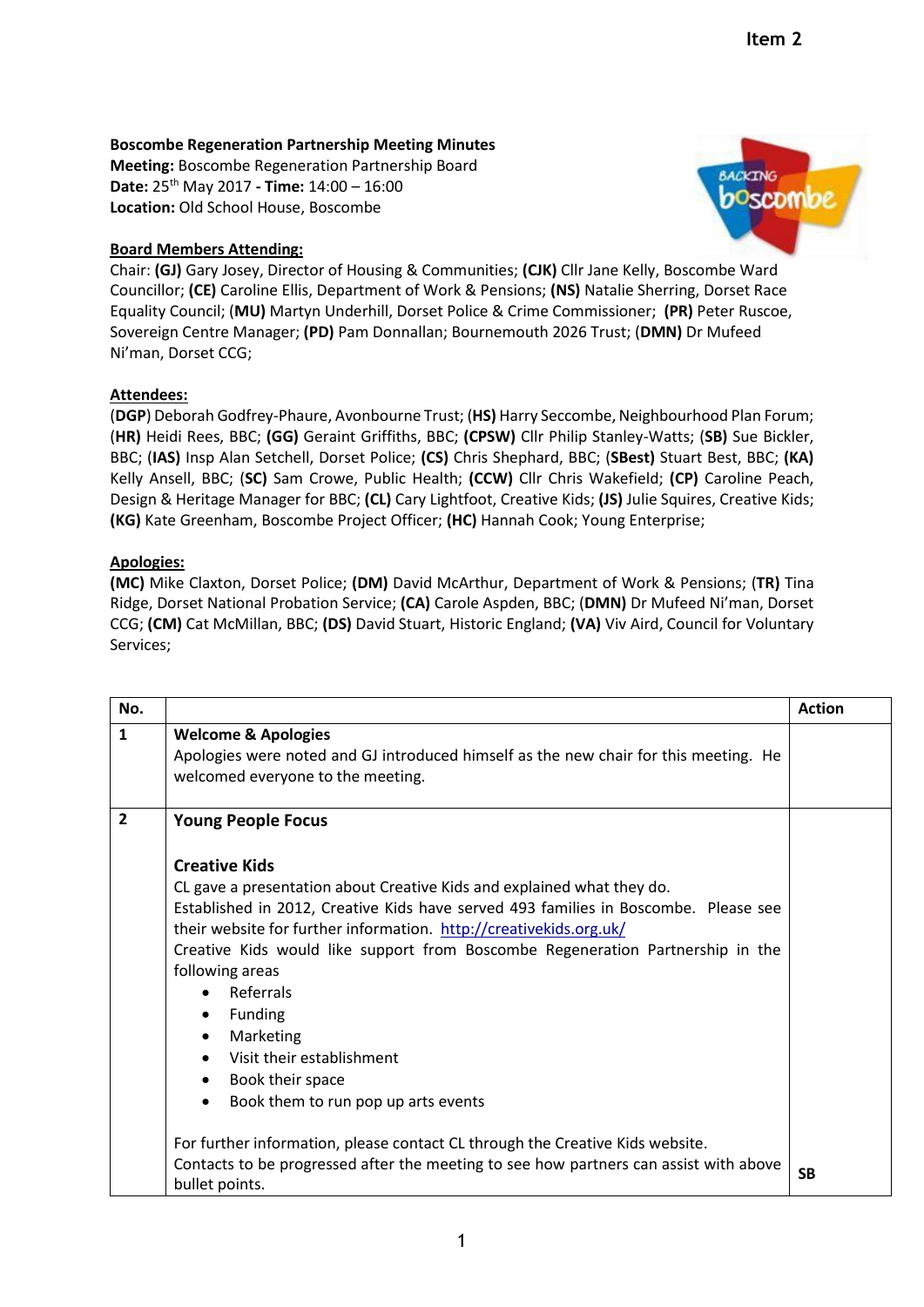|   | Boscombe & Southbourne Schools' Partnership<br>DGF gave a presentation about the Boscombe & Southbourne Schools Partnership.<br>This partnership includes schools within the Boscombe and Southbourne area. The<br>purpose of the partnership is to work together as a group to ensure that children in this<br>community can achieve the best possible outcome within their education. DG-P keen to<br>engage parents more in the school, through Avonreach.<br>Please see presentation for further information.<br>SB suggested that there could be some sharing of practice with West Howe<br>Regeneration. DGP is happy to discuss this further.<br>A Commitment to Boscombe's Children Presentation                                                                                                                                                    | SB/DGP    |
|---|-------------------------------------------------------------------------------------------------------------------------------------------------------------------------------------------------------------------------------------------------------------------------------------------------------------------------------------------------------------------------------------------------------------------------------------------------------------------------------------------------------------------------------------------------------------------------------------------------------------------------------------------------------------------------------------------------------------------------------------------------------------------------------------------------------------------------------------------------------------|-----------|
|   | B-Town Youth (Youth Services) 13yrs to 19yrs<br>Geraint Griffiths gave an overview about the 507 Young People's Advice Centre and how<br>it can offer support to young people and families in Boscombe. They cover issues such<br>as education and employment, emotional health and wellbeing, finance and benefits,<br>housing.<br>Please see presentation and website for more information<br>Presentation<br>www.b-townyouth.co.uk                                                                                                                                                                                                                                                                                                                                                                                                                       |           |
|   | PR noted that there have been some issues with a large number of youths frequenting<br>the Sovereign Shopping Centre and causing some anti-social behaviour. He asked if<br>there is a possibility of Youth Services attending the centre on some evenings to engage<br>with these youths.<br>IAS explained that a group of youths were identified via the East Bournemouth ASB Ops<br>meeting and have now gone through the due process and services have been provided<br>to these young people. IAS noted to PR that if the young people he was referring to were<br>a different group then they could go through the same process.<br>CL offered for Creative Kids to be opened between the hours of $6pm - 8pm$ on some<br>days to provide some activities for these young people.<br>This issue will be pick up as an action outside of this meeting. | PR/GG/IAS |
| З | Neighbourhood Plan update<br>The plan now has a mission statement and they are aiming to have a draft of the whole<br>plan by the middle of July ready for the plan to go to consultation around September.<br>HS highlighted the Neighbourhood Plan website for more information and noted that<br>there is currently a housing survey on there for people to complete.<br>The next Neighbourhood Plan meeting will be held on 7 <sup>th</sup> June. People can sign up to<br>receive regular mailings on the website<br>http://www.boscombepokesdown.org.uk/                                                                                                                                                                                                                                                                                              |           |
| 4 | <b>Theme Lead Update</b><br><b>Environment</b><br>SBest noted that there have been a few teething problems following the recent<br>changes to refuse collections but nothing that wasn't expected.                                                                                                                                                                                                                                                                                                                                                                                                                                                                                                                                                                                                                                                          |           |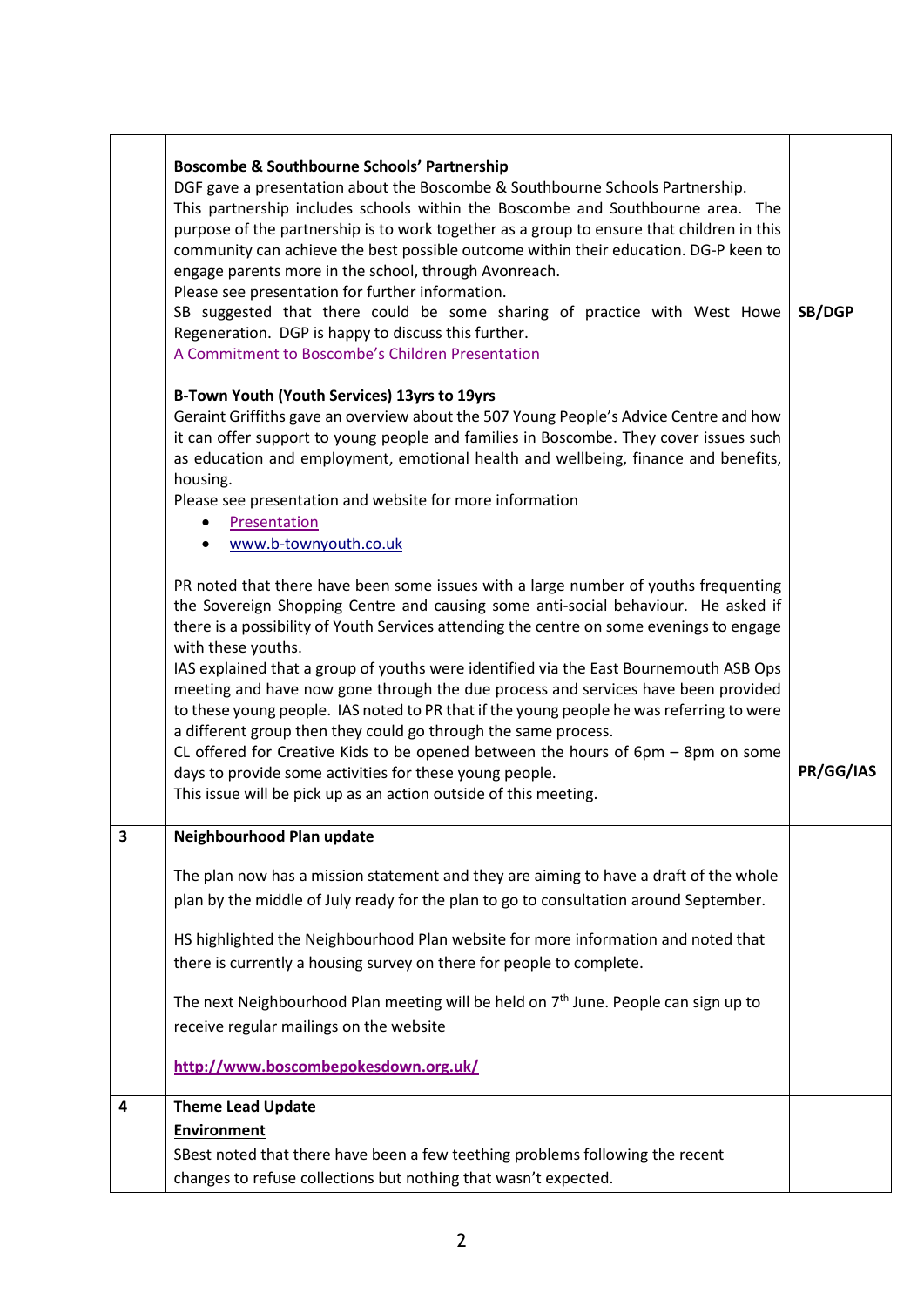| The expansion of communal bins is being considered as this has worked well in areas     |            |
|-----------------------------------------------------------------------------------------|------------|
| where it has been introduced. KA confirmed that her team will assist with any           |            |
| consultation regarding communal bins as the Operation Galaxy team engage with           |            |
| residents on a regular basis.                                                           |            |
| <b>Cultural Heritage Strategy Business Case (Link)</b>                                  |            |
| CP presented this business case. Please click on the link above to view the business    |            |
| case. The business case was approved by the Board.                                      |            |
|                                                                                         |            |
| <b>Economy</b>                                                                          |            |
| <b>Boscombe Creative Alliance Business Case (Link)</b>                                  |            |
| KG and HK presented this business case. Please click on the link above to view the      |            |
| business case. The business case was approved by the Board.                             |            |
| HC will approach AFCB regarding their possible involvement in this project.             |            |
|                                                                                         | НC         |
| CS thanked HS for engaging regarding how the local economy can be incorporated into     |            |
| the Neighbourhood Plan activities.                                                      |            |
|                                                                                         |            |
| Update: Since this meeting took place the Coastal Bid was successfully re-elected for 5 |            |
| years.                                                                                  |            |
| Agreed that the Board will receive updates on progress in delivering the two funded     |            |
| projects.                                                                               | CP/KG      |
|                                                                                         |            |
| <b>Health</b>                                                                           |            |
| There were two areas that SC highlighted to the Board. Firstly, the Health Theme Group  |            |
| will be holding a series of workshops to scope out what the new model of care might     |            |
| look like and secondly, the redevelopment of the Shelley Road estate.                   |            |
| SC encouraged the Board to engage with these projects.                                  |            |
| <u>A Safer Boscombe</u>                                                                 |            |
| AS reported that there has been an increase of overall crime by 2% from this time last  |            |
| year.                                                                                   |            |
| CSAS is developing well and there is committed funding from Dorset Police and the       |            |
| PCC.                                                                                    |            |
|                                                                                         |            |
| PR mentioned that some traders had commented on lack of visibility of CSAS. The         | <b>IAS</b> |
| review of the CSAS scheme will include stakeholder consultation.                        |            |
|                                                                                         |            |
| <b>Housing</b>                                                                          |            |
|                                                                                         |            |
| KA requested that she present the draft refresh of the Housing Strategic vision at the  |            |
| next Board meeting.                                                                     | КA         |
| The Selective Licencing consultation closed on the $1st$ May and there have been 1600   |            |
| responses. The results are being analysed now. There should be a decision made on       |            |